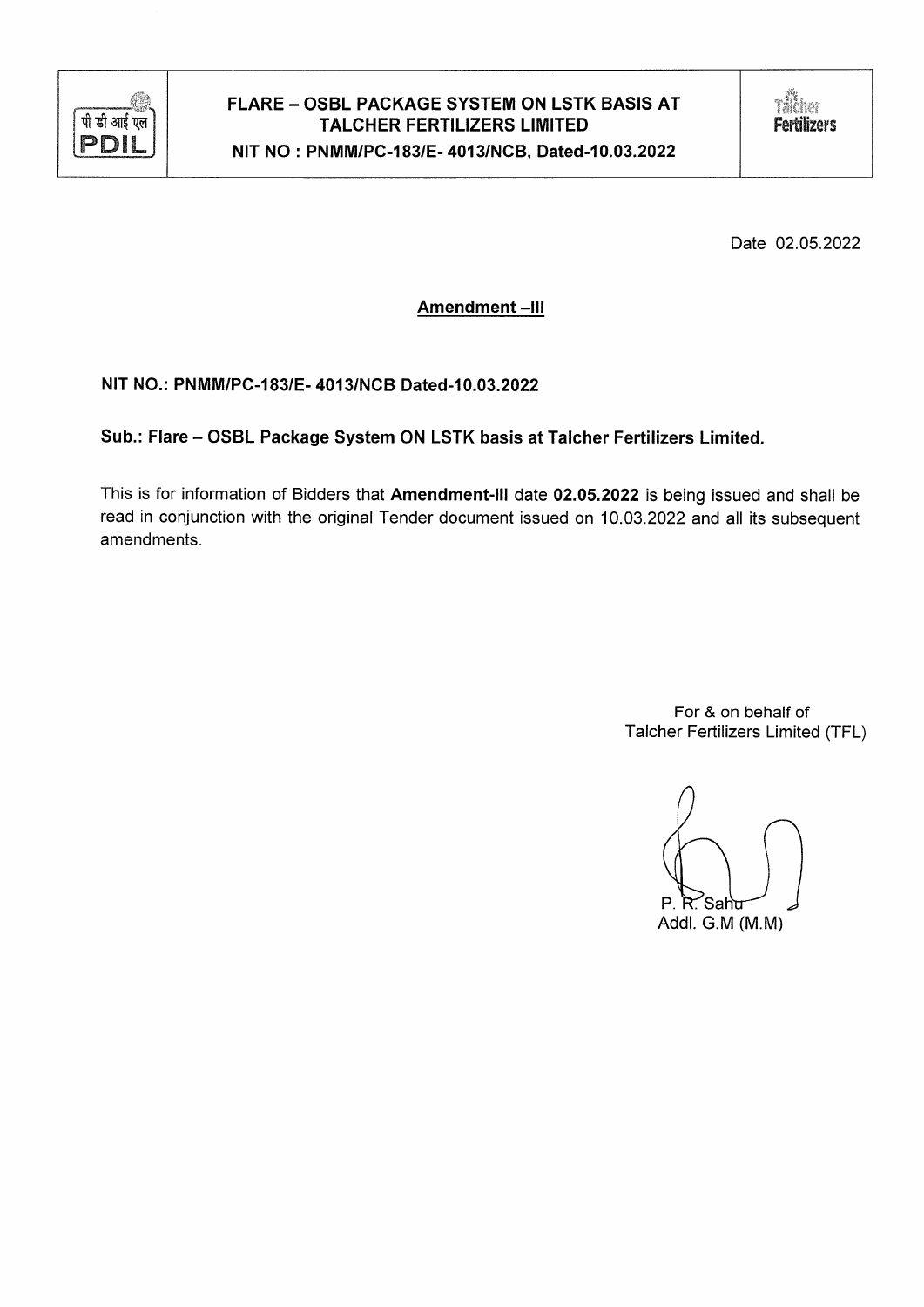



**AMENDMENT No.: -III,Dated : 02.05.2022**

|     |                  |           |                  | <b>Reference of Bidding Document</b> |                                            | Amendment |                                                    |
|-----|------------------|-----------|------------------|--------------------------------------|--------------------------------------------|-----------|----------------------------------------------------|
| SI. |                  |           |                  |                                      | <b>Existing Clause</b>                     | Type      | <b>Amended Clause</b>                              |
| No. | Part /           | Page      | <b>Clause No</b> | <b>Subject / Heading</b>             |                                            | M/D/A     |                                                    |
|     | Sec              | No.       |                  |                                      |                                            |           |                                                    |
|     | <b>TECHNICAL</b> |           |                  |                                      |                                            |           |                                                    |
| 1.0 | VI               | 339<br>of | Table-1          | flare gas from<br>HP.                | Composition % (mole%)                      | M         | Composition % (mole%)                              |
|     |                  | 1215      |                  | Ammonia-Urea plant                   | Typical (case 1.1): H2: 74.76(min),        |           | Typical (case 1.1): H2: 74.76(min), N2:24.94(min), |
|     |                  |           |                  |                                      | N2:24.94(min), Hg: 1ppmv (max), Ar:        |           | Hg: 1ppmv (max), Ar: $30$ ppmv(max), CO + CO2+     |
|     |                  |           |                  |                                      | 30ppmv(max), CO + CO2+ other Oxygen        |           | other Oxygen bearing components: 5 ppmv (Max.)     |
|     |                  |           |                  |                                      | bearing components: 5 ppmv (Max.)          |           | 0R                                                 |
|     |                  |           |                  |                                      | OR.                                        |           | Typical(case 1.3): H2: 0.04, N2: 0.02, Ar:         |
|     |                  |           |                  |                                      | Typical(case 1.3): H2: 0.04, N2: 0.02, Ar: |           | 0.01, NH3:99.93                                    |
|     |                  |           |                  |                                      | 0.01, NH3:99.93                            |           | Typical(case 1.1+1.3): H2: 49.95, N2: 16.67,       |
|     |                  |           |                  |                                      |                                            |           | Ar: 0.01, NH3:33.39                                |
|     |                  |           |                  |                                      |                                            |           |                                                    |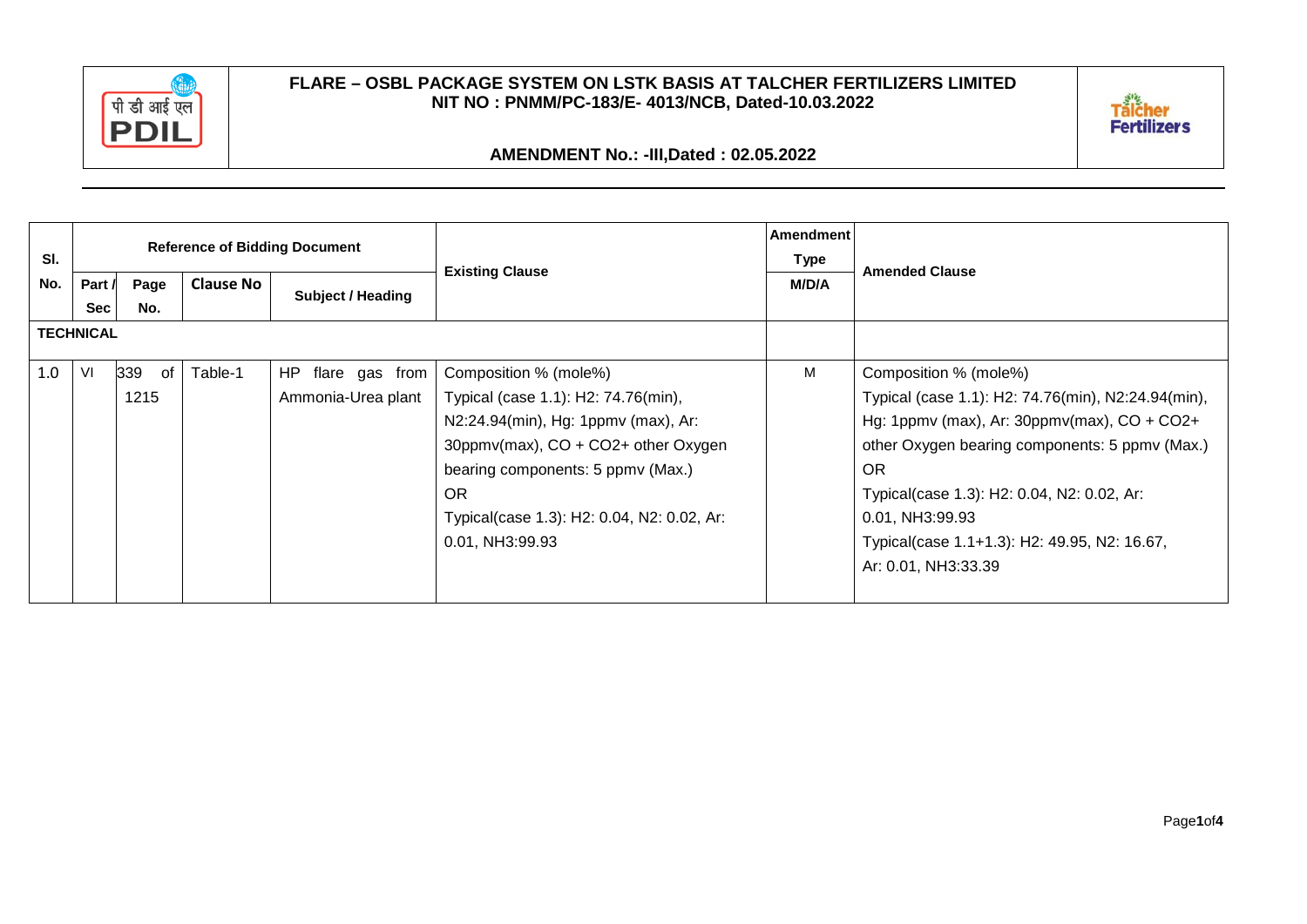



### **AMENDMENT No.: -III,Dated : 02.05.2022**

| SI. |                      | <b>Reference of Bidding Document</b> |                  |                                                                  |                            |                                             |     |                      |                             |                                                 |  | Amendment<br><b>Type</b> |         |       |                                                                                                                                                                                                                                                   |
|-----|----------------------|--------------------------------------|------------------|------------------------------------------------------------------|----------------------------|---------------------------------------------|-----|----------------------|-----------------------------|-------------------------------------------------|--|--------------------------|---------|-------|---------------------------------------------------------------------------------------------------------------------------------------------------------------------------------------------------------------------------------------------------|
| No. | Part /<br><b>Sec</b> | Page<br>No.                          | <b>Clause No</b> | Subject / Heading                                                | <b>Existing Clause</b>     |                                             |     |                      |                             |                                                 |  |                          |         | M/D/A | <b>Amended Clause</b>                                                                                                                                                                                                                             |
| 2.0 | VI                   | 347<br>of<br>1215                    | Table-5          | Ammonia flare gas<br>header flow, kg/hr                          |                            | Ammonia<br>flare gas<br>from CGP<br>Ammonia | CGP | Ammonia<br>flare gas | 29073+<br>101703=<br>130776 | Cooling<br>water failure<br>& blocked<br>outlet |  |                          | flaring | M     | Ammonia flare gas from CGP = 29073 kg/hr<br>Ammonia flare gas from A & U= 266200 kg/hr<br>Total relief load for worst case scenario will be<br>266200+29073= 295273 kg/hr<br>relief from<br>both sources<br>As<br>may<br>occur<br>simultaneously. |
|     |                      |                                      |                  |                                                                  |                            | flare gas<br>from A &  <br>انمطا            | A&U | header<br>التاها     | 266200                      | Blocked<br>outlet                               |  | Ammonia<br>flare         |         |       |                                                                                                                                                                                                                                                   |
| 3.0 | VI                   | &<br>345<br>346 of<br>1215           | Table-4          | Pressure at vendor's<br>B/L for followings<br>flare headers:     |                            |                                             |     |                      |                             |                                                 |  |                          |         | M     | Pressure at vendor's B/L for followings flare headers<br>have been revised to:                                                                                                                                                                    |
|     |                      |                                      |                  | a) Ammonia flare<br>header<br>b) Dry Seal flare<br>header coming | a) 1.16 bar<br>b) 1.01 bar |                                             |     |                      |                             |                                                 |  |                          |         |       | 1.036 bar<br>a)<br>b) 1.017 bar                                                                                                                                                                                                                   |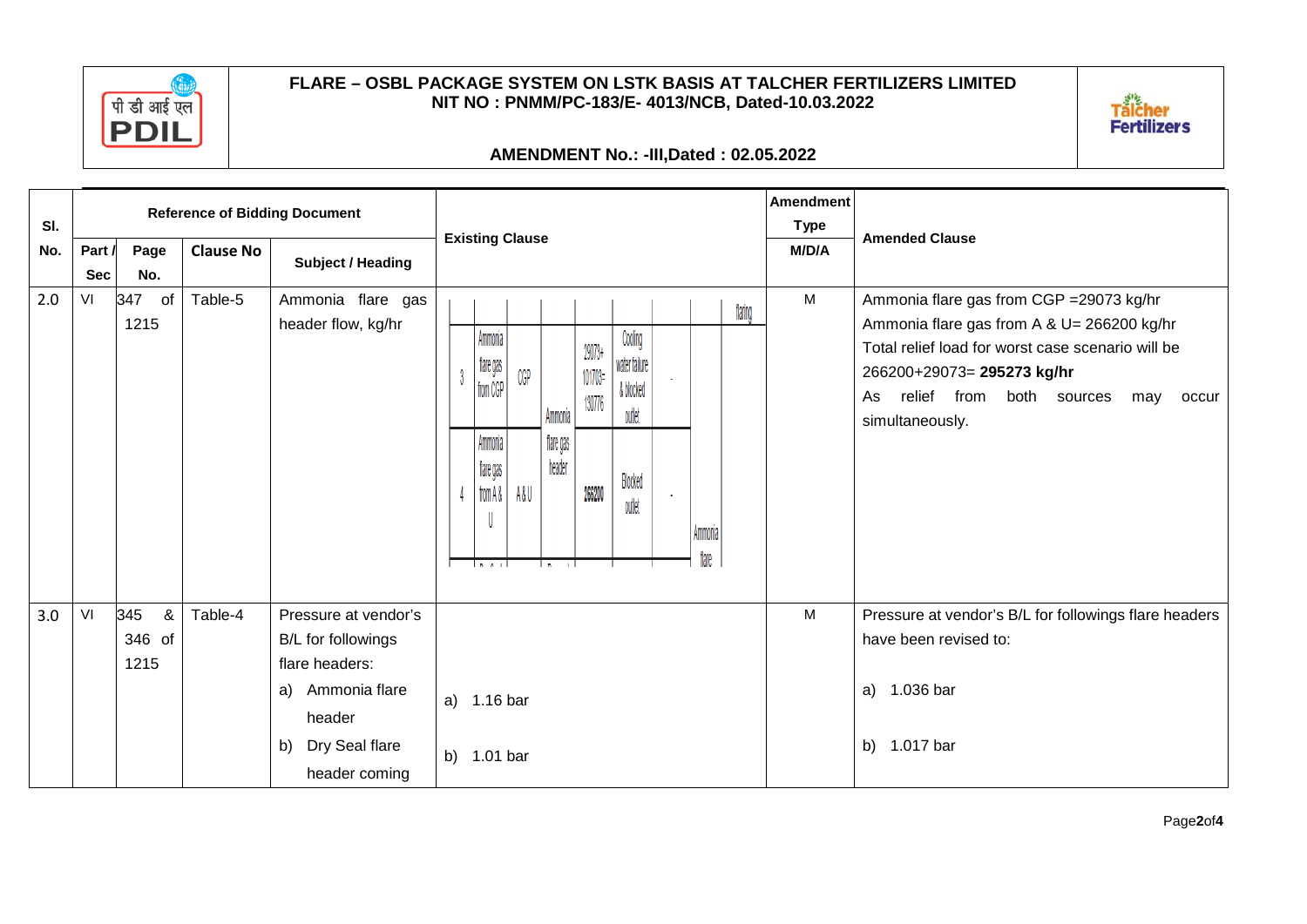

## **AMENDMENT No.: -III,Dated : 02.05.2022**

| SI. |                      |                                                             |   | <b>Reference of Bidding Document</b>                                                                                    |                        | <b>Amendment</b><br><b>Type</b> |                                                                                                                                                                                                                                    |  |
|-----|----------------------|-------------------------------------------------------------|---|-------------------------------------------------------------------------------------------------------------------------|------------------------|---------------------------------|------------------------------------------------------------------------------------------------------------------------------------------------------------------------------------------------------------------------------------|--|
| No. | Part /<br><b>Sec</b> | <b>Clause No</b><br>Page<br><b>Subject / Heading</b><br>No. |   |                                                                                                                         | <b>Existing Clause</b> | M/D/A                           | <b>Amended Clause</b>                                                                                                                                                                                                              |  |
|     |                      |                                                             |   | from coal<br>gasification<br>(CGP)<br>Dry Seal flare<br>$\mathsf{C}$<br>header coming<br>from Ammonia &<br>Urea (A & U) | c) 1.01 bar            |                                 | 1.018 bar<br>$\mathsf{c})$                                                                                                                                                                                                         |  |
| 4.0 | VI                   |                                                             |   | Simultaneous flaring<br>case for calculation<br>of flare radiation<br>intensity.                                        |                        | A                               | Regarding flare radiation intensity calculation, only<br>HP Gas Flare max. load flaring needs to be<br>considered. Simultaneous flaring for different flare<br>stacks (if any) can be covered by HP Gas Flare max.<br>load flaring |  |
| 5.0 | VI                   |                                                             | ٠ | Minimum height of<br>flare stack<br>for the<br>tendering purpose.                                                       |                        | Α                               | Height of flare stack should not be less than 50 m<br>(considered based on the preliminary dispersion<br>analysis).                                                                                                                |  |

Talcher<br>Fertilizers